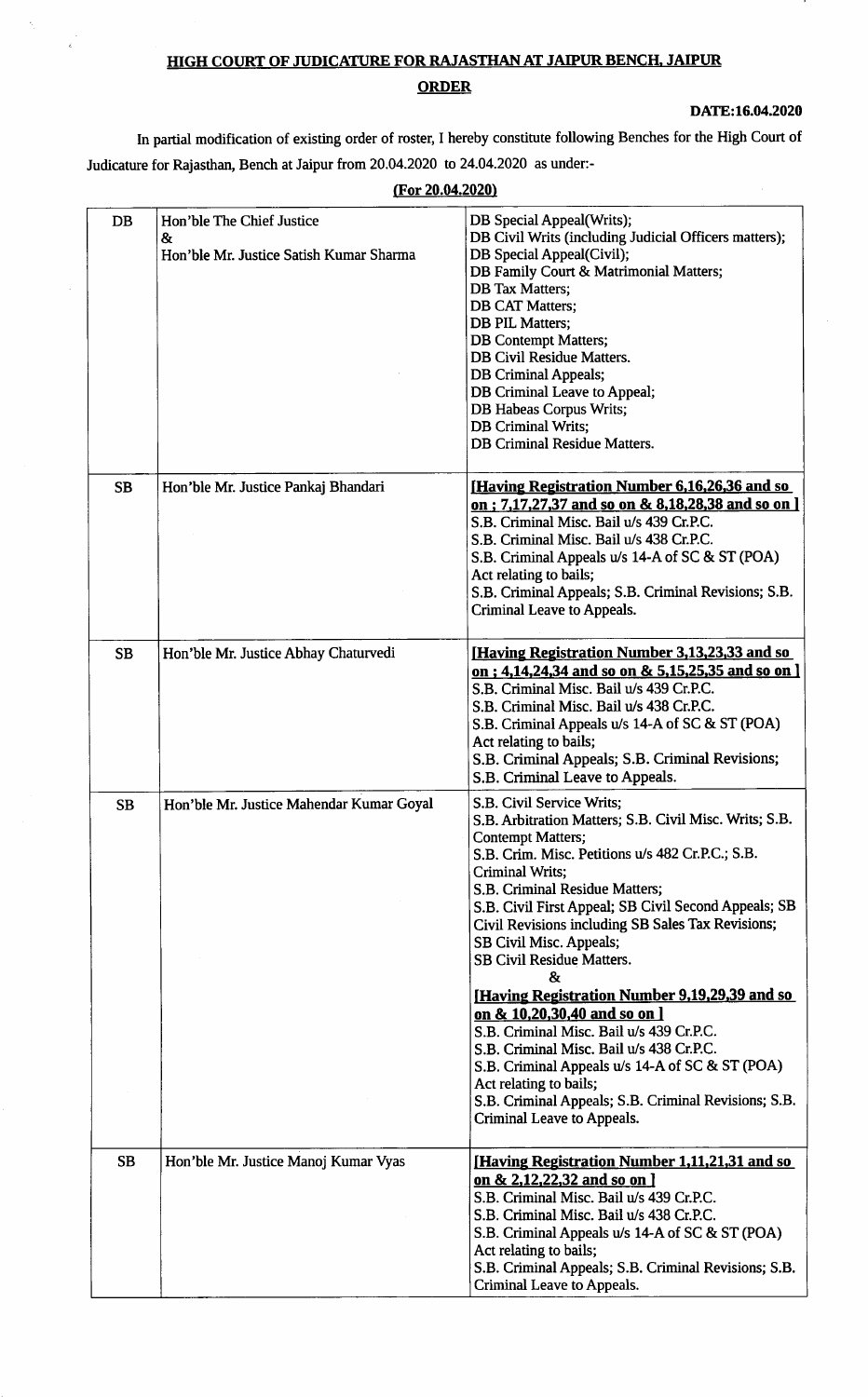$\ddot{\phantom{a}}$ 

 $\ddot{\phantom{1}}$ 

| <b>DB</b> | Hon'ble The Chief Justice<br>&<br>Hon'ble Mr. Justice Satish Kumar Sharma | DB Special Appeal(Writs);<br>DB Civil Writs (including Judicial Officers matters);<br>DB Special Appeal(Civil);<br>DB Family Court & Matrimonial Matters;<br><b>DB</b> Tax Matters;<br><b>DB CAT Matters;</b><br><b>DB PIL Matters;</b><br><b>DB</b> Contempt Matters;<br>DB Civil Residue Matters.<br><b>DB</b> Criminal Appeals;<br>DB Criminal Leave to Appeal;<br>DB Habeas Corpus Writs;<br>DB Criminal Writs;<br><b>DB Criminal Residue Matters.</b>                                                                                                                                                                                                                                                                                                             |
|-----------|---------------------------------------------------------------------------|------------------------------------------------------------------------------------------------------------------------------------------------------------------------------------------------------------------------------------------------------------------------------------------------------------------------------------------------------------------------------------------------------------------------------------------------------------------------------------------------------------------------------------------------------------------------------------------------------------------------------------------------------------------------------------------------------------------------------------------------------------------------|
| <b>SB</b> | Hon'ble Mr. Justice Prakash Gupta                                         | [Having Registration Number 3,13,23,33 and so<br>on : 4,14,24,34 and so on & 5,15,25,35 and so on ]<br>S.B. Criminal Misc. Bail u/s 439 Cr.P.C.<br>S.B. Criminal Misc. Bail u/s 438 Cr.P.C.<br>S.B. Criminal Appeals u/s 14-A of SC & ST (POA)<br>Act relating to bails;<br>S.B. Criminal Appeals; S.B. Criminal Revisions; S.B.<br>Criminal Leave to Appeals.                                                                                                                                                                                                                                                                                                                                                                                                         |
| <b>SB</b> | Hon'ble Mr. Justice S. P. Sharma                                          | S.B. Civil Service Writs; Company Matters;<br>S.B. Arbitration Matters; S.B. Civil Misc. Writs; S.B.<br><b>Contempt Matters;</b><br>S.B. Crim. Misc. Petitions u/s 482 Cr.P.C.; S.B.<br>Criminal Writs;<br>S.B. Criminal Residue Matters;<br>S.B. Civil First Appeal; SB Civil Second Appeals; SB<br>Civil Revisions including SB Sales Tax Revisions;<br>SB Civil Misc. Appeals;<br><b>SB Civil Residue Matters.</b><br>&<br>[Having Registration Number 9,19,29,39 and so<br>on & 10,20,30,40 and so on ]<br>S.B. Criminal Misc. Bail u/s 439 Cr.P.C.<br>S.B. Criminal Misc. Bail u/s 438 Cr.P.C.<br>S.B. Criminal Appeals u/s 14-A of SC & ST (POA)<br>Act relating to bails;<br>S.B. Criminal Appeals; S.B. Criminal Revisions; S.B.<br>Criminal Leave to Appeals. |
| <b>SB</b> | Hon'ble Mr. Justice Ashok Kumar Gaur                                      | [Having Registration Number 6,16,26,36 and so<br>on: 7,17,27,37 and so on & 8,18,28,38 and so on ]<br>S.B. Criminal Misc. Bail u/s 439 Cr.P.C.<br>S.B. Criminal Misc. Bail u/s 438 Cr.P.C.<br>S.B. Criminal Appeals u/s 14-A of SC & ST (POA)<br>Act relating to bails;<br>S.B. Criminal Appeals; S.B. Criminal Revisions; S.B.<br>Criminal Leave to Appeals.                                                                                                                                                                                                                                                                                                                                                                                                          |
| SB        | Hon'ble Mr. Justice Narendra Singh Dhadhha                                | <u>[Having Registration Number 1,11,21,31 and so</u><br>on & 2,12,22,32 and so on ]<br>S.B. Criminal Misc. Bail u/s 439 Cr.P.C.<br>S.B. Criminal Misc. Bail u/s 438 Cr.P.C.<br>S.B. Criminal Appeals u/s 14-A of SC & ST (POA)<br>Act relating to bails;<br>S.B. Criminal Appeals; S.B. Criminal Revisions; S.B.<br>Criminal Leave to Appeals.                                                                                                                                                                                                                                                                                                                                                                                                                         |